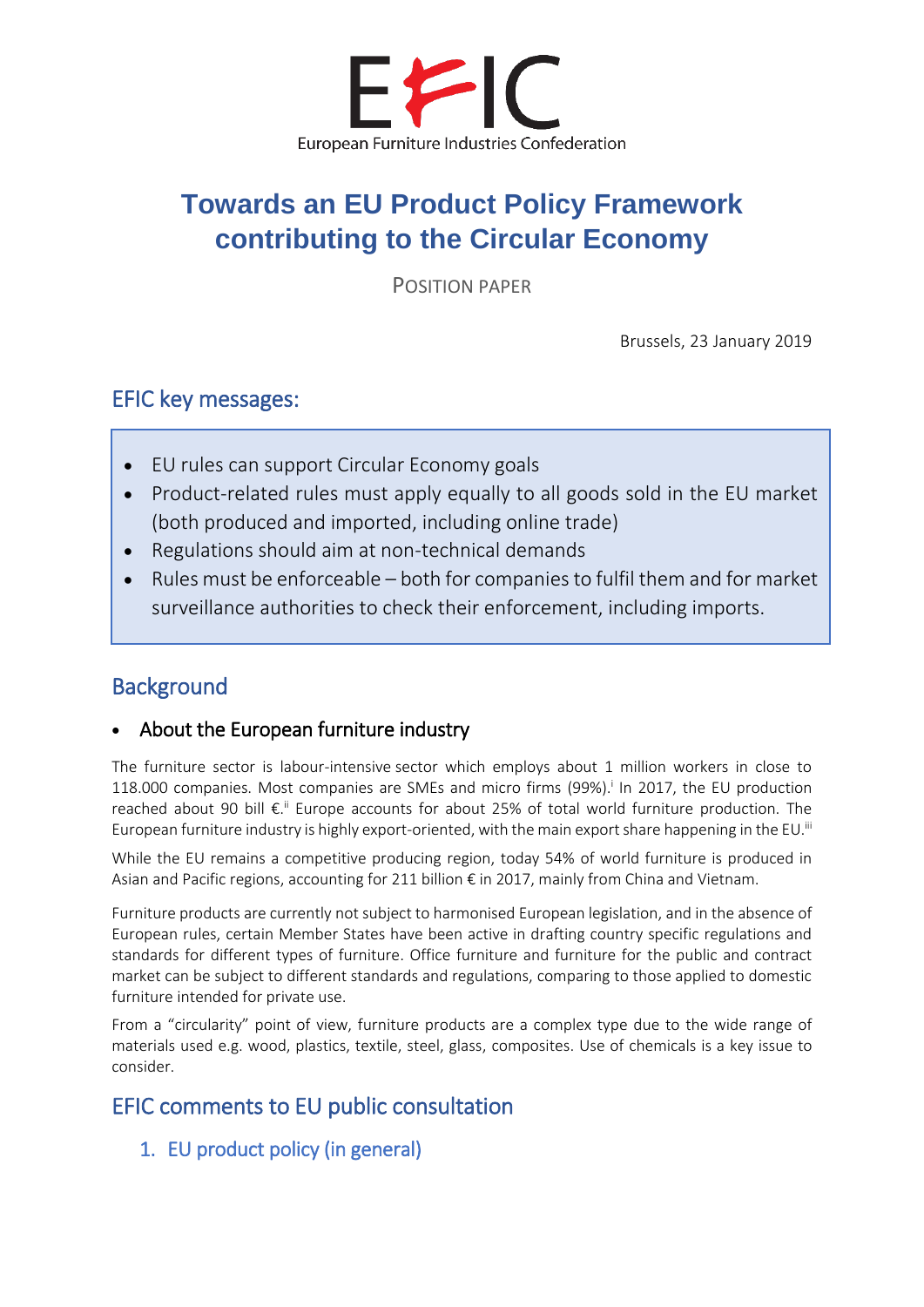

EU harmonised rules on products requirements can support the goals of an increased sustainability, industry competitiveness and consumers' protection. However, it is crucial that the same rules apply in the whole EU, to facilitate trade and to equally protect consumers. Equally, it is key to apply the same rules to products produced in the EU and imported in the EU market and to enforce adequate market surveillance.

Long lifetime is the central tool to reduce waste. Reuse, reparability, high quality, durability, all together increase life time and keep products and materials in life cycle. However, the following conditions are key: 1) It is important that EU set "good rules". Not rules for technical solutions but rather objectives. E.g. lower emission or less waste; 2) The life of a product must be adapted to its intended use and its safety regime. We see big challenges in generally defyning by regulation what a long life time is.

Consumers have a big role to play in a circular economy transition and additional consumers rights are an interesting perspective. However, they should be prior carefully considered. For example, we fear that SMEs operating in the Single market would not be able to comply with EU-wide repairability rules. Moreover, the possibility of repairing products or parts of products is not always possible at low costs, most of all for SMEs.

## 2. Policies in the different phases of the product life cycle

- Product design is a key factor in enhancing the circularity of products. Potential EU-level regulatory action could support the company in defining *what* should be achieved. For instance, promote lower emissions or less waste generation – but should let the industry come up with technical solutions on *how* to achieve the needed result.
- Consumers' information should be focused to useful information for the consumers, such as e.g. materials used, safety criteria, health criteria (e.g. free od SoHC), circular criteria (e.g. reparability, recyclability). Consumers' information is a must, but should not happen by labelling only.
- The number of **environmental labels** should be kept at a minimum and with the wider application possible. There is already an overabundance and too many schemes confuse consumers. Eco-label should be considered labels for extraordinary products, and not for ordinary ones. The EU should offer homogenous schemes for environmental labels, and invest in consumer awareness. However, the EU should not promote specific products or labels.
- Extended producer responsibility (EPR) schemes can support the transition of the circular economy. EFIC agrees with the principles of EPR schemes at the conditions that: 1) One model is agreed in Europe; 2) An easy system to comply with is put in place; 3) The burden is economically shared; 4) A level playing field is granted. Part of its resources should be smartly invested in research and innovation, preferably at the European level.
- Green Public Procurement (GPP) criteria can boost demand for more sustainable products. When furnishing public spaces, the final choice should not be primarily based on economic-driven criteria.
- Waste/end-of life: together with setting requirements, it is key to ensure the existence of infrastructures. In addition, it would be useful in practice to define uniform EU rules that are easy to implement for industry and also easy to monitor by the authorities.

#### 3. Furniture Products

Furniture consumers' choices are driven by different factors, such as purchasing power, interest in style/design, use perspectives. Such dynamics may apply differently in the consumers' market than in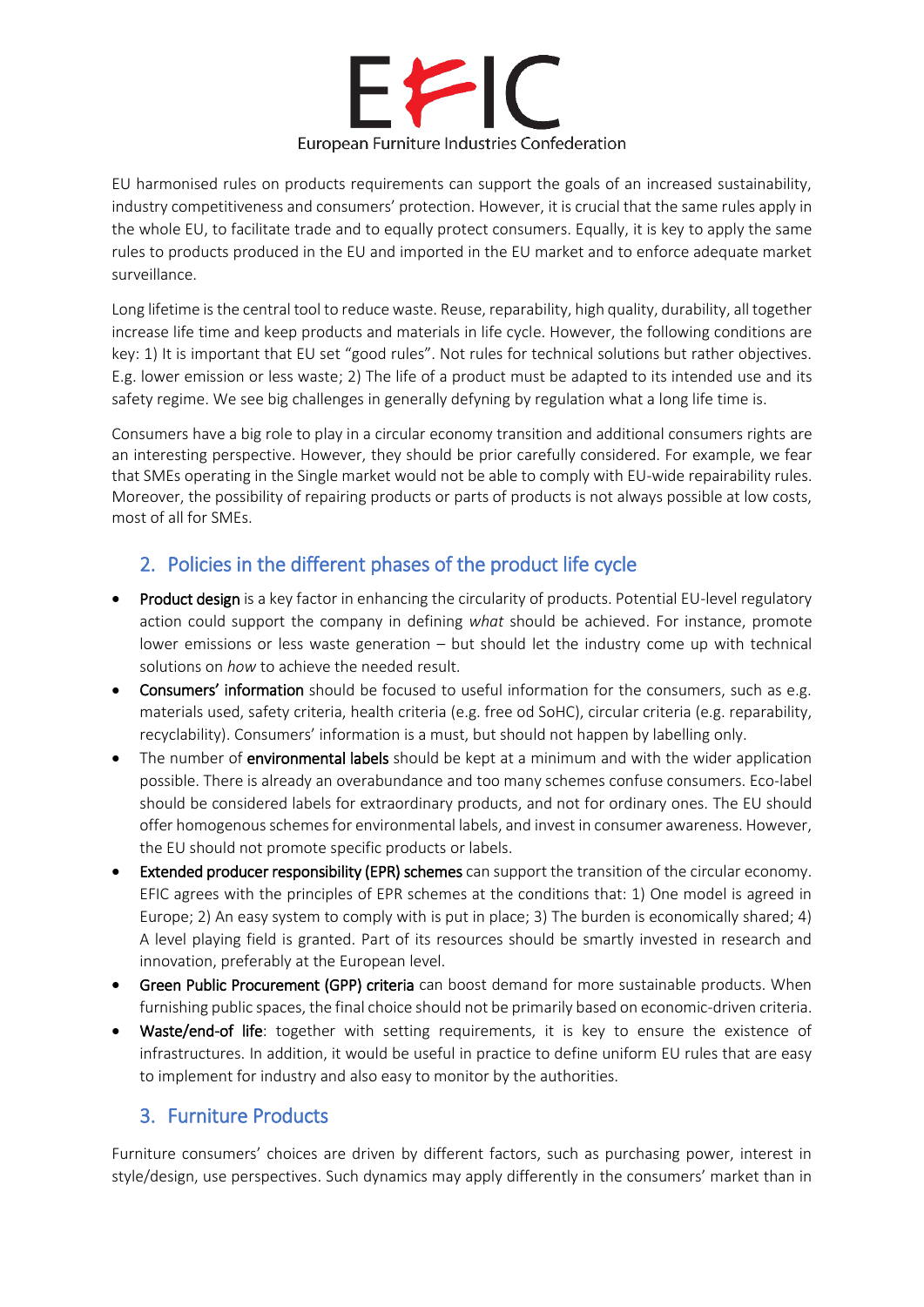

the office, contract or public market. There are also differences among product groups (e.g. upholstery, mattresses, chairs, tables) to be considered both in terms of materials used and circular/economic considerations. There are challenges to be addressed when selling / buying used furniture as, for example, on how to ensure that the requirements of the Product Safety Directive or chemical requirements according to REACH are met. The support of the EU in investigating these challenges is key for success.

# EFIC proposals

#### 1) Harmonise requirements

EFIC sees the opportunity that the EU-level harmonisation of certain requirements would have on the industry and society as a whole. For example:

- 1. Flammability requirements for upholstery: different flammability requirements are now in place in the EU, most of all for what the office/public/contract furniture market is concerned. Some of these requirements lead to the use of flame-retardant chemicals, many of those have harmful effects for consumers' health, the environment and circularity of furniture products. EU-wide harmonised requirements for the flammability of upholstered furniture, taking into account and weighing up the health risks of the flame retardants, would greatly support the goals of a circular and non-toxic economy as well as consumers' protection and the competitiveness of the industry.
- 2. Formaldehyde emission level for wood-based panels: today, there is no harmonised approach in Europe with regard to emission limits of formaldehyde from wood-based panel. While ECHA is working on an EU restriction of formaldehyde, some Member States are already looking at lower limits, as well as the international scenario is rapidly changing. EFIC strongly support one level of formaldehyde emission in Europe, for the benefit of consumers, the environment and the industry.

## 2) Investigate Challenges

EFIC is already looking at the potential existing for different furniture materials and/or products' type, and would be glad to support the European Commission in this type of investigation.

A product policy supportive of the circular economy should look at possible legal challenges and way to solve them. For example:

- Legal requirements compliance for second hand and repaired products, e.g. with concern to the General Product Safety Directive, Product liability, REACH and restricted substances;
- EN standards with safety requirements: the industry is frequently asked to tighten the requirements (e.g. for children furniture). However, this may mean that products which were safe at the date of manufacture, may not be considered safe now.

EFIC seeks the European Commission support in understanding and tackling the challenges.

## 3) Understand opportunities

Looking at existing idea would allow a better understanding of the impact of future policies: the European Commission should promote a collection of best practices in the furniture sector, as to take